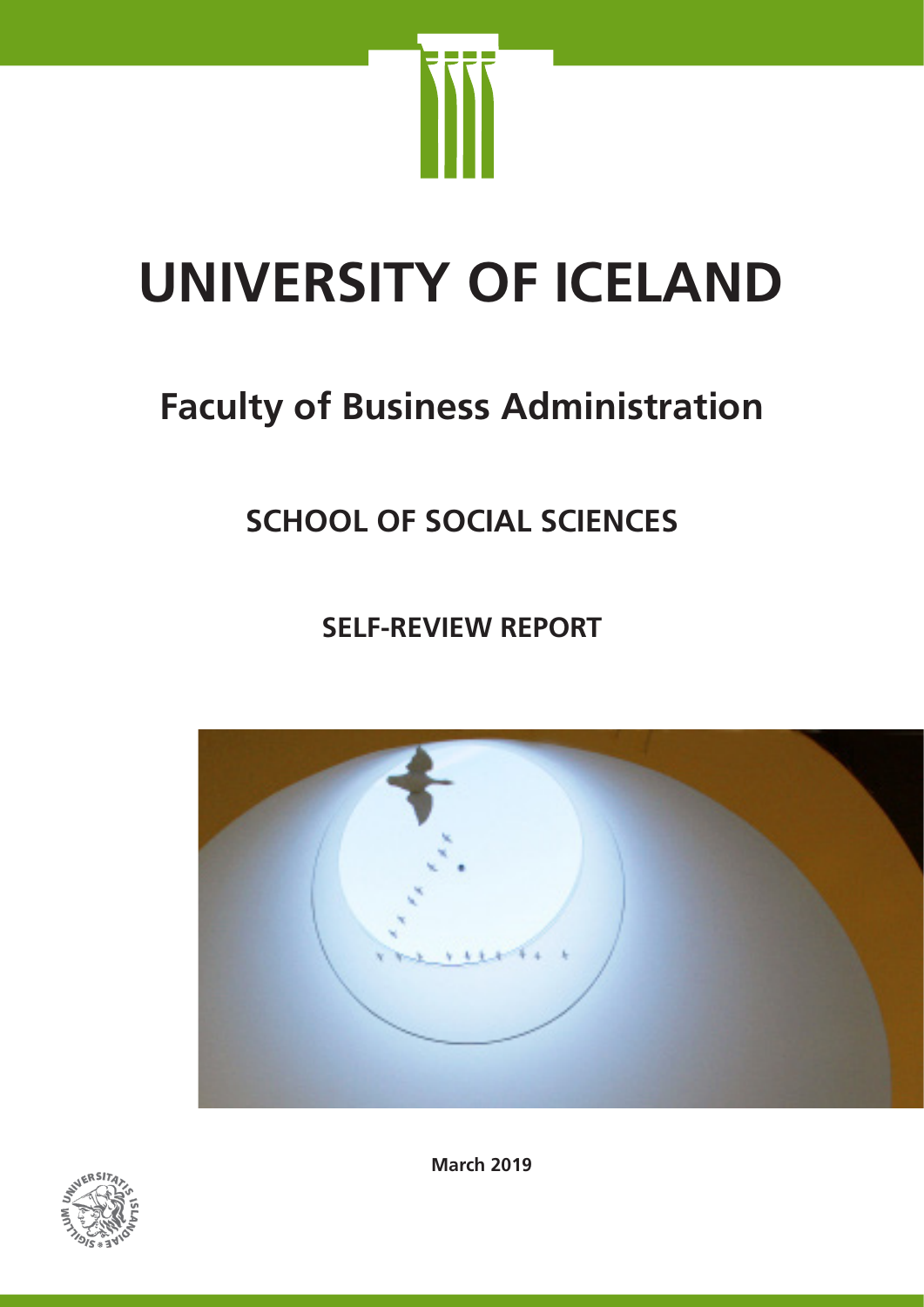

## UNIVERSITY OF ICELAND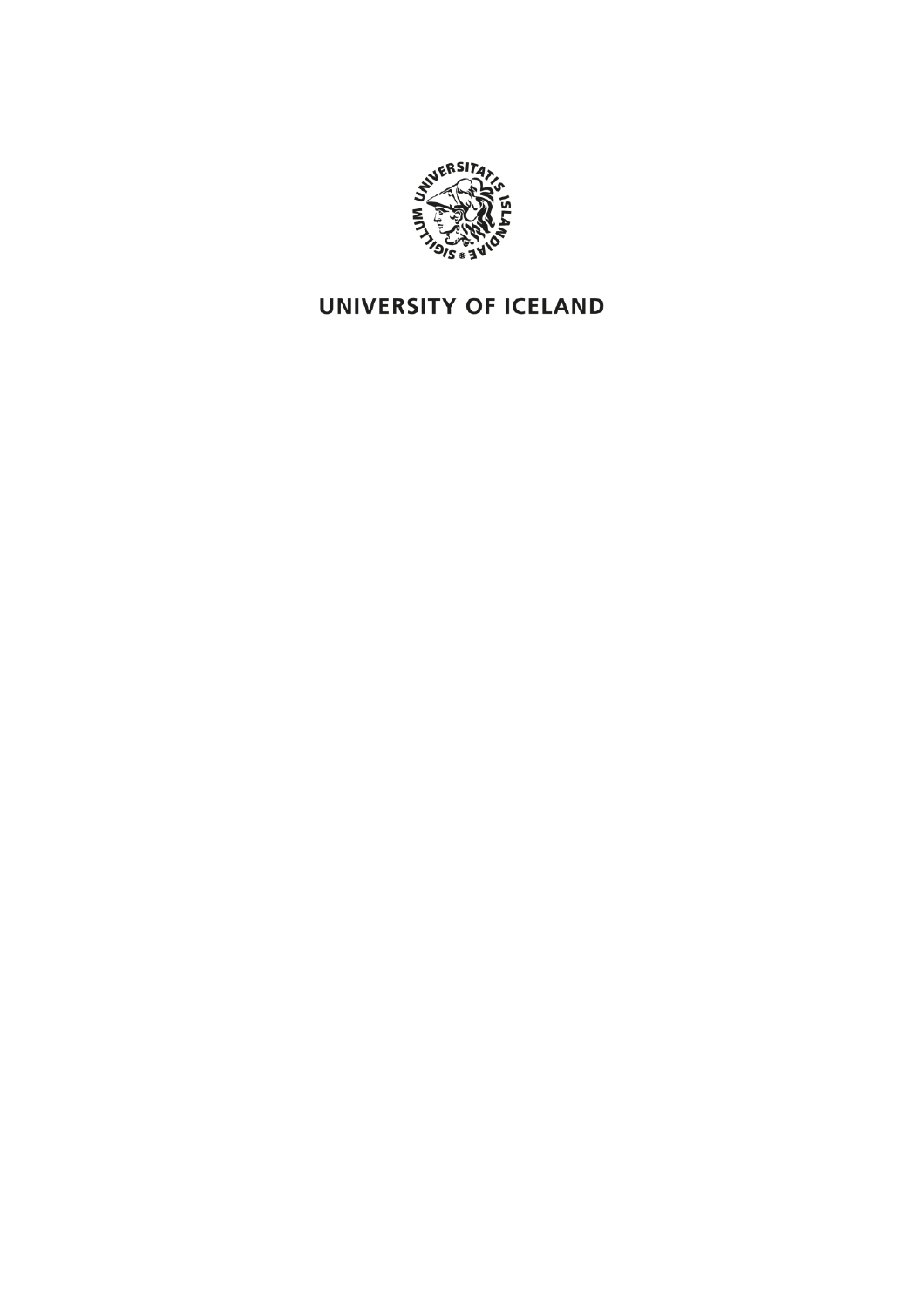#### **Introduction**

This report is an abstract of the Self-Review Report of the Faculty of Business Administration at the School of Social Sciences, University of Iceland and is intended for public disclosure at the University's website.

In accordance with the Icelandic Quality Enhancement Framework at the University level in Iceland and the University of Iceland's Guidelines for the organization, scheduling and process of institutionled review of faculties and interdisciplinary programmes, the Faculty of Business Administration (the Faculty), School of Social Sciences (the School), University of Iceland (the University), conducted selfevaluations during the autumn semester of 2018. The results are presented in this report. A selfevaluation committee was established in June 2018.

The committee members were:

- 1. Ingi Rúnar Eðvarðsson, Professor and Head of Faculty. Chair of the committee.
- 2. Gunnar Óskarsson, Lecturer and Chair of the Master's Study Committee, representative of tenured lecturers, appointed by the Head of Faculty in consultation with the Dean of the School of Social Sciences.
- 3. Ásta Dís Óladóttir, Lecturer and Chair of the Undergraduate Study Committee. Representative of tenured lecturers, appointed by the Head of Faculty in consultation with the Dean of the School of Social Sciences
- 4. Gylfi Magnússon, Senior Lecturer and acting Chair of the Doctoral Study Committee, representative of tenured lecturers, appointed by the Head of Faculty in consultation with the Dean of the School of Social Sciences.
- 5. Úlfur Traustason, representative of undergraduate students, appointed by Mágus, the student association. Úlfur is an undergraduate student.
- 6. Hafdís Ósk Pétursdóttir, representative of graduate students, elected at a faculty meeting. Hafdís Ósk is a student of Human Resource Management, appointed by the Head of Faculty.
- 7. Bryndís Ólafsdóttir, representative of PhD students, elected at a faculty meeting.
- 8. Guðrún Ingvarsdóttir, Chief Executive Officer of the Government Construction Contracting Agency, representative of former students, industry or society, appointed by the Head of Faculty in consultation with the Dean of the School of Social Sciences.
- 9. Gro Ellen Mathisen, Professor of HR and Organisational Psychology. Dean of the Faculty of Social Sciences at the University of Stavanger. Appointed by the Chair of the Quality Committee of the University Council.
- 10. Rasmus Antoft, Associate Professor of Sociology and Dean of the Faculty of Social Sciences at Aalborg University. Appointed by the Chair of the Quality Committee of the University Council.
- 11. Christofer Edling, Professor of Sociology and Dean at the Faculty of Social Sciences at Lund University. Appointed by the Chair of the Quality Committee of the University Council.
- 12. Sigrún Daníelsdóttir Flóvenz, Project Manager. Secretary of the committee. Appointed by the Dean of the School of Social Sciences.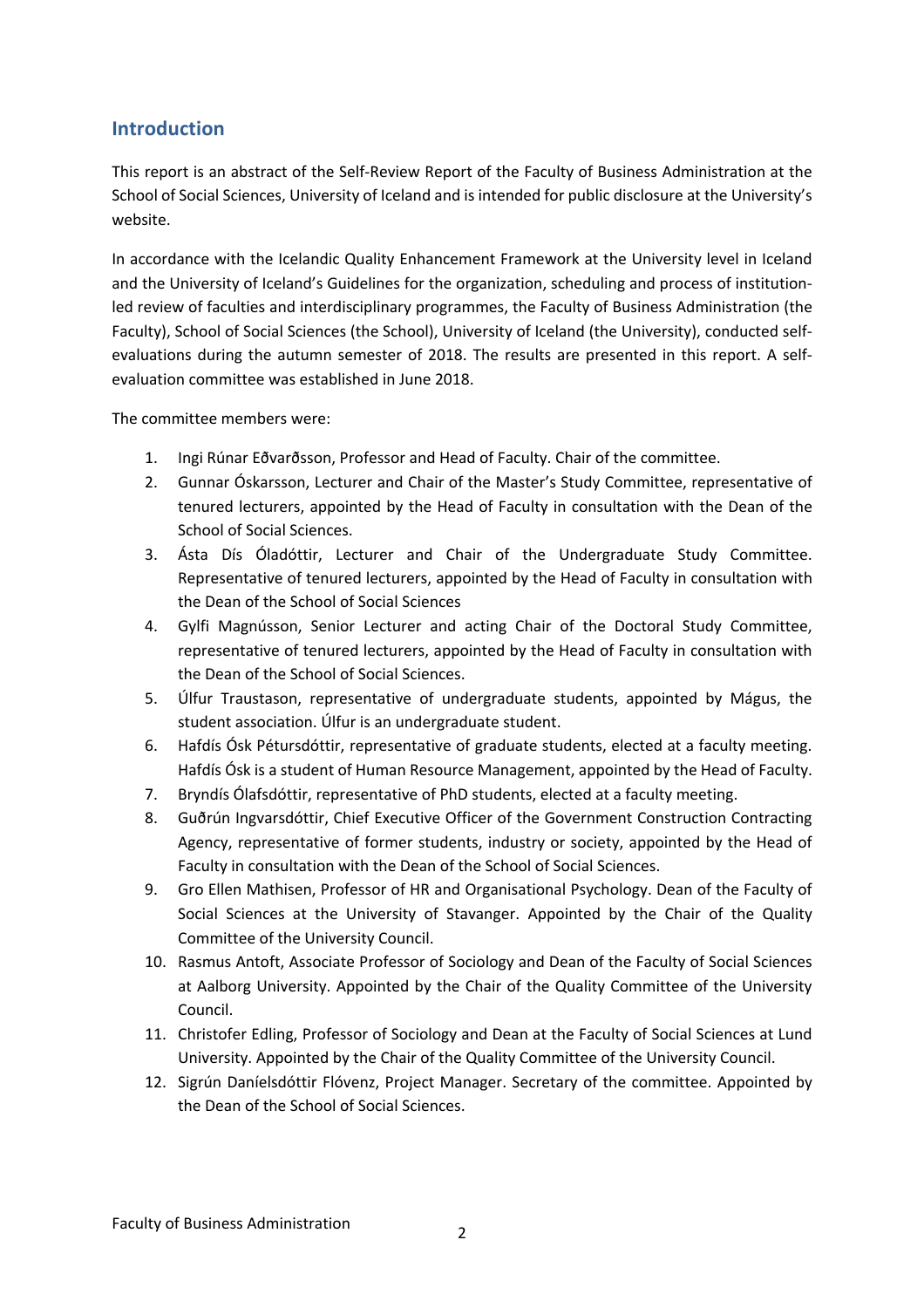The self-evaluation process started in September 2018. The Centre for Teaching and Learning assisted the committee, providing its expertise in revising learning outcomes. Assistance also came from the Social Science Research Institute. It provided surveys and arranged focus groups with the assistance of the student representative on the committee. The role of the committee was to evaluate the collected data, discuss strengths and weaknesses of the study programmes and suggest action plans.

The Self-Review Report is divided into three main chapters. The first chapter describes the main conclusions of the Faculty's previous self-review and its lessons, the actions taken since then, and the progress made. The chapter also describes the characteristics of the Faculty.

Chapter 2 is the main part of the review, where all the study programmes are evaluated by the staff and students. The chapter identifies strengths and weaknesses and suggests solutions and actions for the undergraduate programme, the Master´s programme, and the doctoral programme. The main challengesin the undergraduate programme relate to large student classes (200 or more). This lowers student satisfaction and limits teaching diversity. Measures are needed to improve student satisfaction in particular areas and, in line with the University strategy (HÍ21), include more student involvement in the development of study programmes. The main challenge in the Master's programme is assisting students with finishing their Master's thesis. The doctoral students need a more systematic induction programme, and increased formalisation of the studies is planned. Most graduated students function well on the labour market; the majority work as professionals and have good income.

Chapter 3 is a summary of the main conclusions on the Faculty as a whole, based on the action plan in the second chapter.

The table below summarises the priority actions required in 2019-2020 for the undergraduate, Master's, and doctoral programmes, as well as for managing research. A more detailed action plan can be found in Appendix 2.

|                         | Undergraduate<br>programme                                                        | Master's programme                                    | Doctoral programme                       | Research<br>management                                                                                                                                     |
|-------------------------|-----------------------------------------------------------------------------------|-------------------------------------------------------|------------------------------------------|------------------------------------------------------------------------------------------------------------------------------------------------------------|
| 1                       | finance, accounting and marketing                                                 | Improve student/teacher ratio, especially in          |                                          |                                                                                                                                                            |
| $\overline{2}$          | Improve the teaching<br>quality in large<br>undergraduate classes                 | Increase the number of<br>master's theses<br>finished | Develop vision for the<br>PhD programme  | Create formal research<br>groups in order to<br>apply for funding,<br>conduct research, and<br>enhance the research<br>environment of<br>doctoral students |
| $\overline{\mathbf{3}}$ | Increase the number of<br>courses in<br>methodology, add a<br>mixed method course | Revise the structure of<br>the new modular<br>system  | Make more formal<br>assessment of annual | Increase efforts to<br>procure more external<br>funding                                                                                                    |

Faculty of Business Administration 3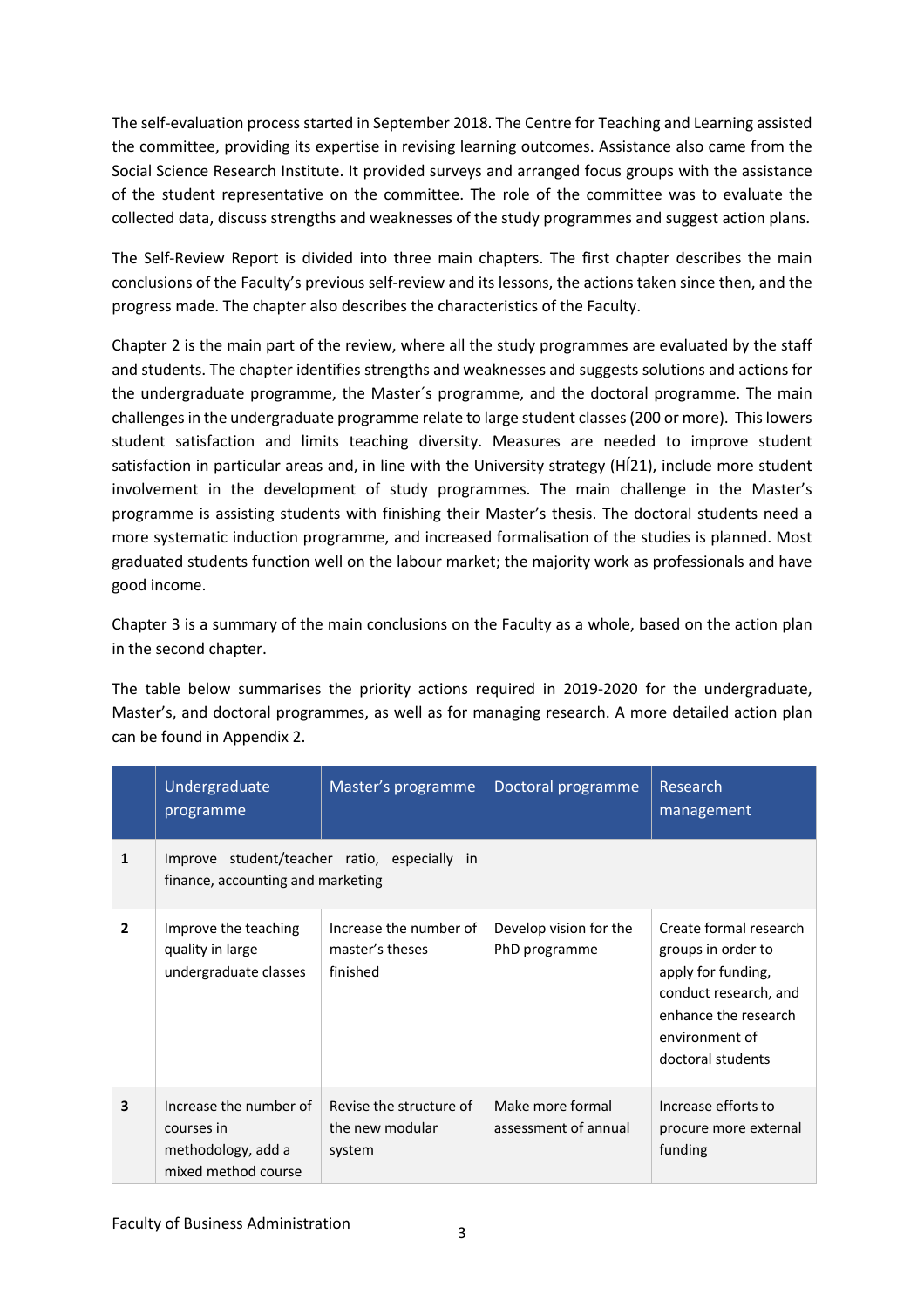|   | to the undergraduate<br>programme |                                                                                               | progress, measured by<br><b>ECTS</b>                   |  |
|---|-----------------------------------|-----------------------------------------------------------------------------------------------|--------------------------------------------------------|--|
| 4 | Coordinate course<br>workload     | Increase variety of<br>teaching methods                                                       | Improve student<br>access to doctoral level<br>courses |  |
| 5 |                                   | Increase teaching on<br>governance, corporate<br>social responsibility<br>and business ethics | Establish structured<br>seminars for Ph.D.<br>students |  |
| 6 |                                   |                                                                                               | Introduce doctoral<br>students to research<br>groups   |  |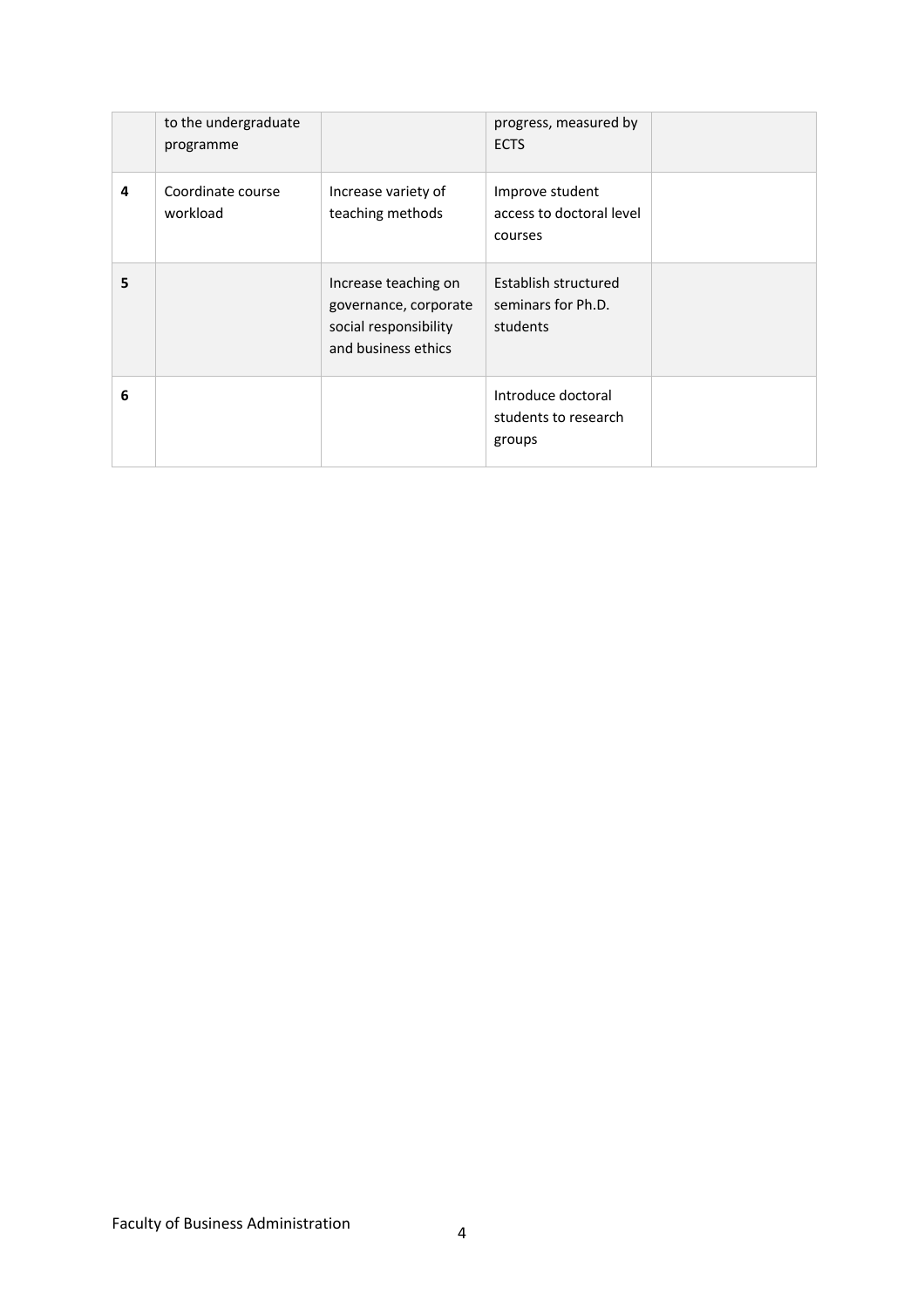#### **Summary and Main Conclusions for the Faculty**

#### Lessons Learned from QEF1

The lessons learned from the self-evaluation report of 2014 shows that the following actions have been taken:

- Audit of strategy
- Develop a marketing plan
- Decided against entrance exam
- Participation in international projects and international cooperation has increased
- Advisory board has been established
- The international element of the programmes have been strengthened
- Variety of undergraduate student assessment has been increased
- Permanent academic statt teach first-year courses
- Students handbooks have been improved
- Admission to all study lines have been standardized
- Reception of academic staff has been improved
- The interview forms with academic staff has been improved
- The incentives to improve research activity has increased

The following items are still to be finished:

- Make a decision on applying or not for EFMD/EQUIS
- Make a decision on introducting a Faculty Council
- Review specialization in the undergraduate programme
- Consider introduciong minor in another discipline for undergraduate business students
- Improve quality in large undergraduate classes.
- Level workload within and across courses
- Standardize course descriptions
- Formalize the process of evualationg students's work in written form
- Improve relationships with part time teachers
- Appointment of external examiners
- Make a decision on rewards for outstanding results in teaching and research.

#### Faculty Characteristics

The Faculty of Business Administration (FBA) is one of six faculties within the School of Social Sciences. It offers undergraduate studies in business administration as well as four 60 ECTS minors. On a master's level the following graduate programmes are offered: in accounting and auditing, accounting and law, finance, human resource management, innovation, marketing and international business, project management, service management, strategic management and general business administration. Since 2008, the faculty also offers doctoral studies (Appendix 1, Table 1). This is the largest faculty in the School of Social Sciences, with students numbering 826 undergraduates and 544 graduate students.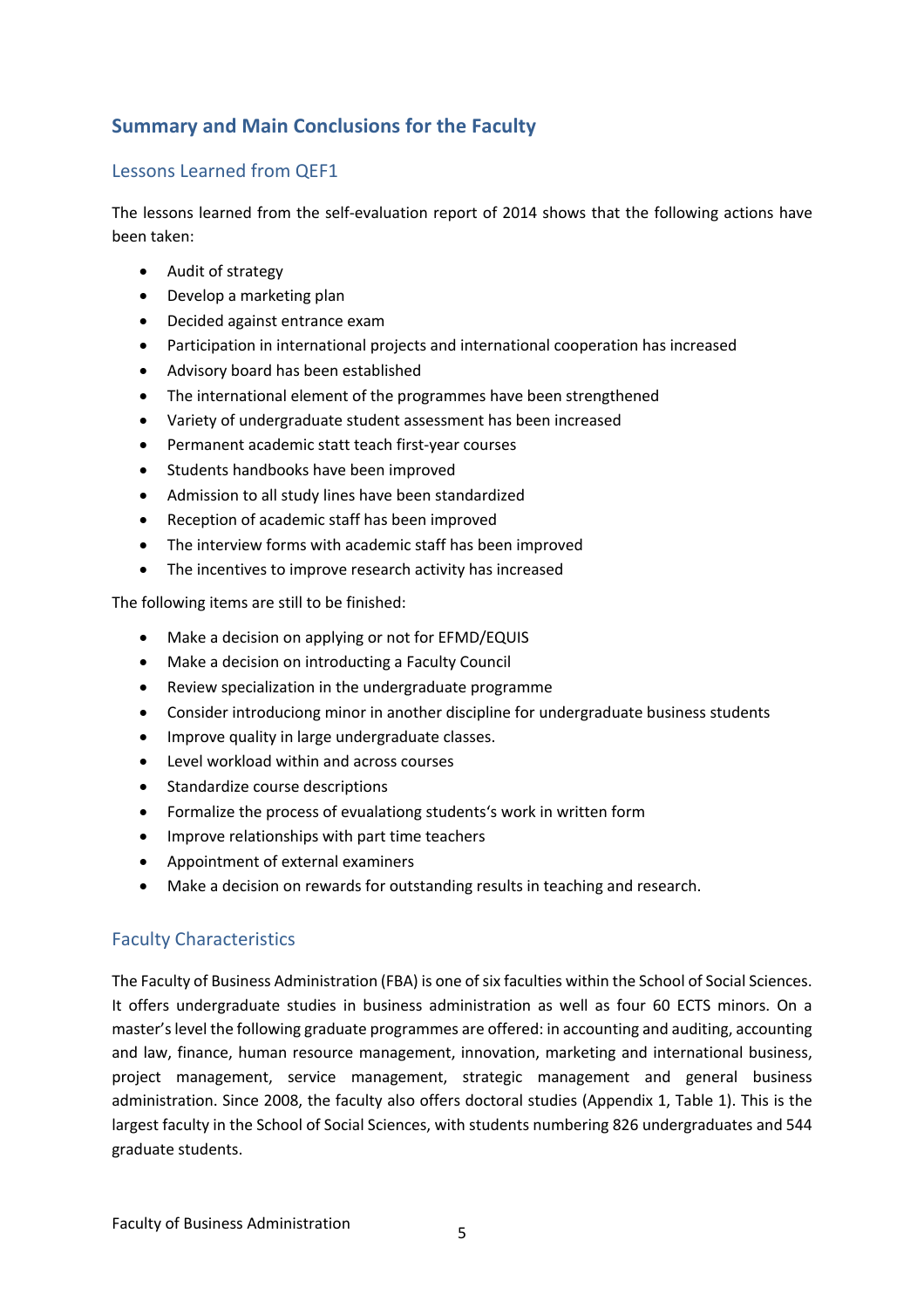The Institute of Business Research has administered two study programmes since 2008. They are financed entirely with tuition fees. These are an MBA-programme and individual undergraduate courses during the evening and on Saturdays (the VMV programme).

Faculty members are 40, 26 men and 14 women; this represents 35.4 FTE units (Appendix 1, Table 2). Of these, 8 are adjunct lecturers, 17 assistant professors, 11 associate professor and 4 professors, all of whom are men. In the academic year of 2017–2018 a total of 60 sessional teachers contributed 11.13 FTE and were responsible for around 32% of the hours taught in the Faculty.

#### Teaching and Learning

The Faculty provides undergraduate, master's, and doctoral programmes in business administration. The Faculty is among the largest university departments in Iceland and has good relationships with industry. Looking at the undergraduate and master's levels, the findings show the Faculty's strongest qualities, relative to the University of Iceland, are the variety of courses available; the ease of coordinating studies at the university with family life; timely feedback on students' work; and effective communication of changes to the source or teaching. However, the Faculty scores low on teaching method diversity, course instructors' enthusiasm about what they teach, teaching methods that motivate students to actively participate in the classroom, and course instructors' ability to make their subject interesting. In general, the Faculty's students' satisfaction is lower than on average at UI. Many actions have been suggested to increase students' satisfaction with the Faculty.

The Faculty has a high number of study programmes that are very different in size and scope, where the undergraduate study programme is the largest, but there are only 25 doctoral students (Appendix 1, Table 3). In general, there is a good alignment between learning outcomes and courses taught in the programmes, and teaching methods used (lectures, assignments, case studies, guest lectures, and final exams).

The international experts pointed out that there are large classes in the first year and low retention in the undergraduate programme. They suggest that the first semester be introductory, and that there is a need to think of the core of business administration and reorganise the programme. Also, they suggest looking into the dropouts. What kind of students stay on in the Faculty? The international experts further suggest that teaching methods should be more diverse, and that experienced teachers should teach in the first year. The Faculty will base its actions on these recommendations.

Regarding the Master's programmes, the main problem is assisting students to write their master's thesis. Also, student satisfaction needs to be addressed in some of the Master's programmes. The international experts suggest considering two types of Master's programmes, one with a thesis and one without, as well as letting students work together in groups. The actions intended for the Faculty are based on these recommendations, in addition to revising the newly introduced modular system.

The Ph.D. programme is based on the individual studies of the doctoral students, and very few courses are available. The programme, therefore, needs more structure and thisis a weakness in international comparison. The international experts suggest developing a vision for the Ph.D. programme including doctoral students in research groups and organising regular seminars for doctoral studies. The Faculty will take these actions.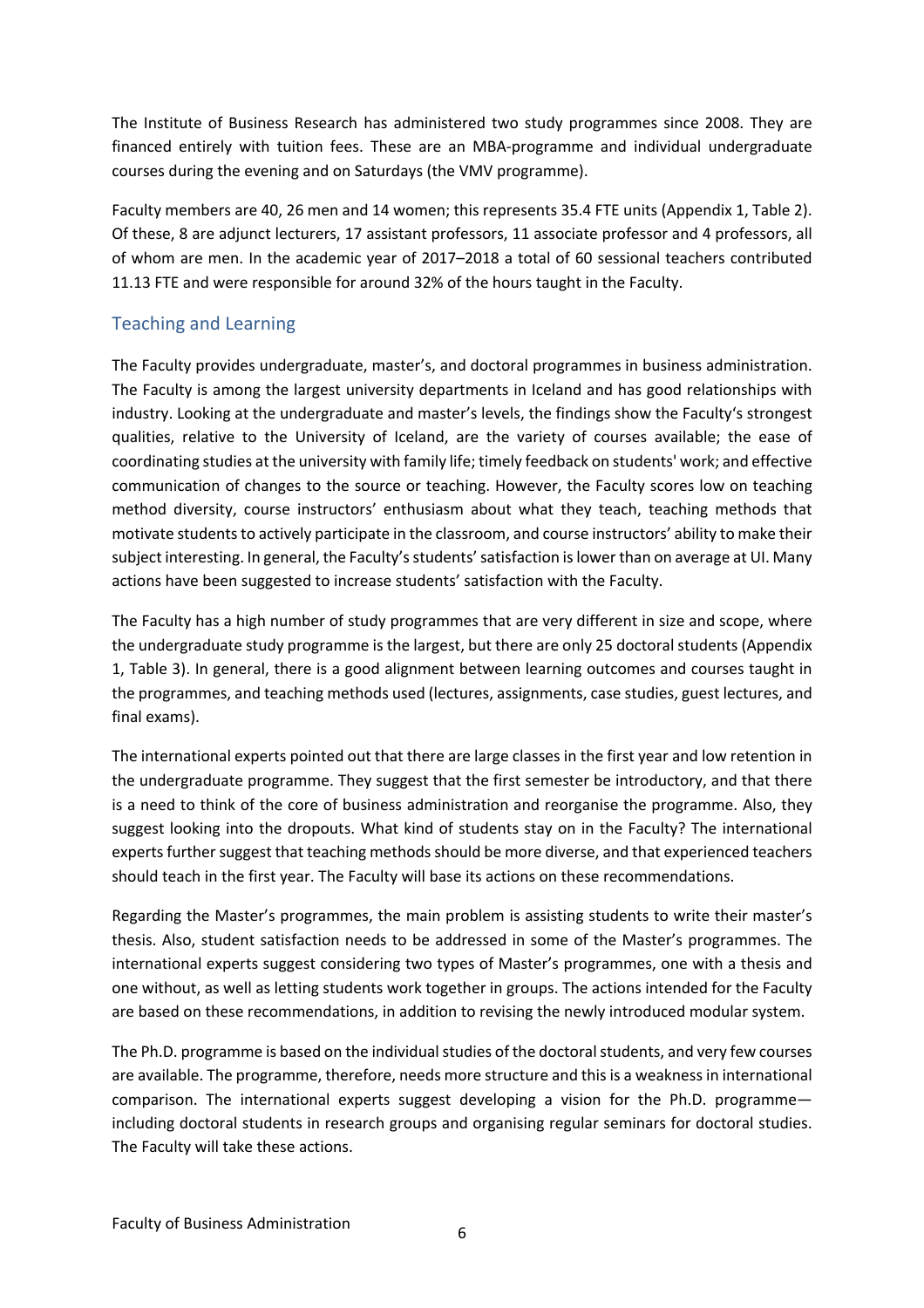There is need to hire in more teachers in accounting, finance and marketing. This must be dealt with very soon.

#### Management of Research

The Faculty has a separate strategy on research and teaching that is based on HÍ21. The Head of Faculty is responsible for implementing the strategy and reports to the Faculty meeting and Dean of the School of Social Sciences. The University's Steering Group is responsible for following up on the status of the implementation.

The research output of academic members of the Faculty is lower than the average for the School of Social Sciences and UI (Appendix 1, Table 4). The research output has been rising, as more and more academic members publish papers in peer-reviewed journals and books with international publishers. Research in the Faculty is based on individual research and the time available from teaching. The international experts suggest setting up a research strategy and putting together formal research groups. These actions will enhance research collaboration and applications for external funding, which have been quite low.

The Faculty's research impact is widespread and covers different areas of international and domestic discussion and cooperation as well as board memberships and media discussion.

The Faculty is one of the four publishers of the peer-reviewed journal *Research in Applied Business and Economics* (*Tímarit um viðskipti- og efnahagsmál).* Many faculty members have actively written, edited and peer-reviewed for the journal.

The Faculty has an excellent relationship with the Nordic Academy of Management, organising conferences for it in 2003 and 2013. In addition, with European Academy of Management, the Faculty very successfully organised its 2018 conference.

The research-related actions suggested are to form formal research groups to increase external funding, assist doctoral students and prioritise research within the Faculty.

#### Follow-up Processes

The implementation of the Action Plan will be a standing item on meetings of the Faculty Board and similarly Faculty Chair will report on the progress regularly to the School Board. Faculty Chair reports formally to the School Dean on the status of the implementation and plans for next year together with other relevant QA matters no later than 1 December each year and this will be followed up in the School Board. The School Dean will subsequently make use of this report in a status report for all Faculties in the School, which will be submitted to the Quality Committee no later than 15 January the following year. The Quality Committee writes a short report to the Rector no later than 1 February, which will subsequently be discussed in a meeting between the Chair of the Quality Committee, the Director of Quality Management and Rector, Vice-Rectors. Deans of Schools and the Managing Director of the Central Administration.

Already, some measure have been taken: A new methodological course has been accepted in the undergraduate programme, and a course on governance has been accepted in the master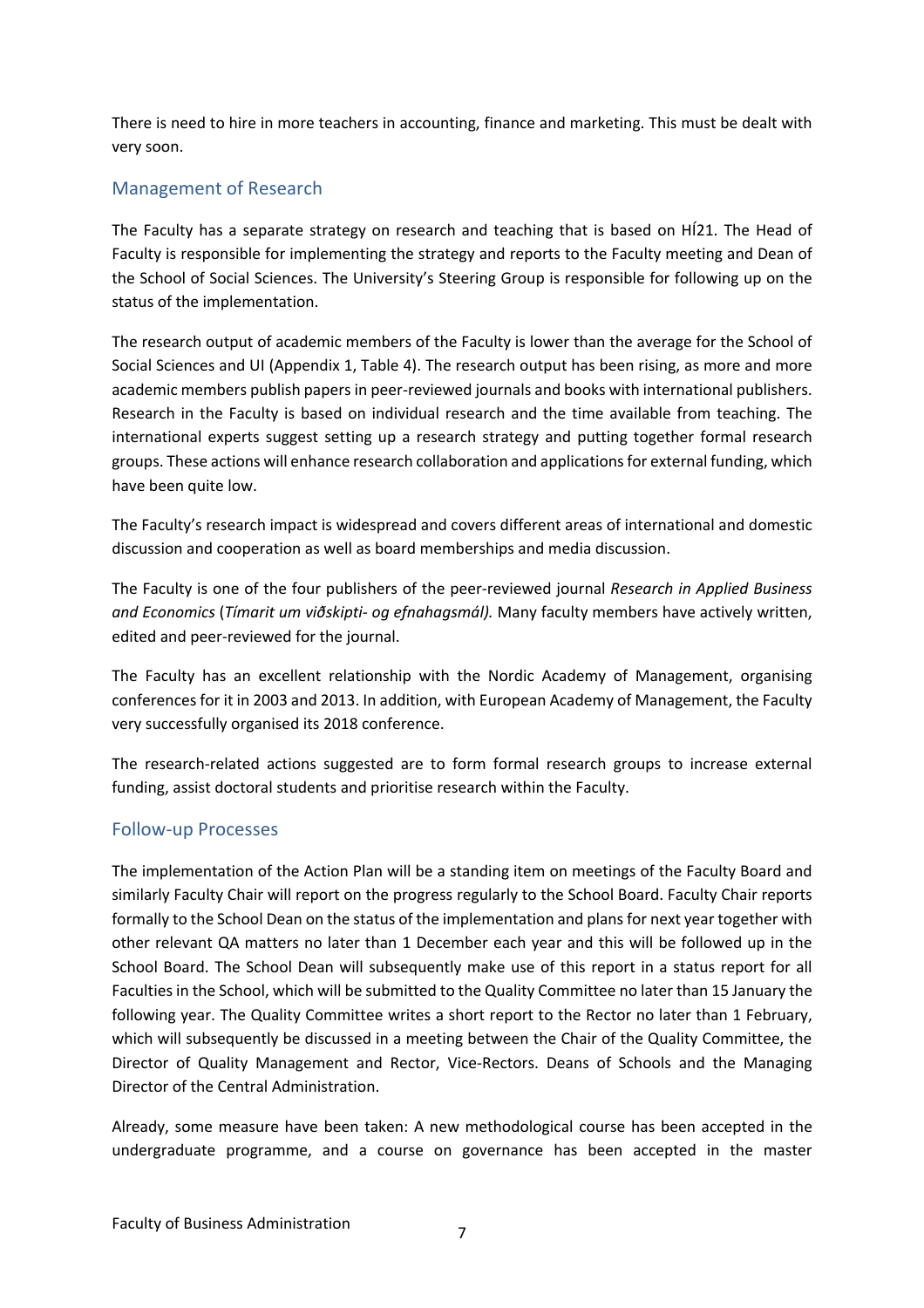programme; a new adjunct lecturer has been hired in auditing, and new positions in finance and governance are in the process. Also, formal seminars for doctoral students have been established.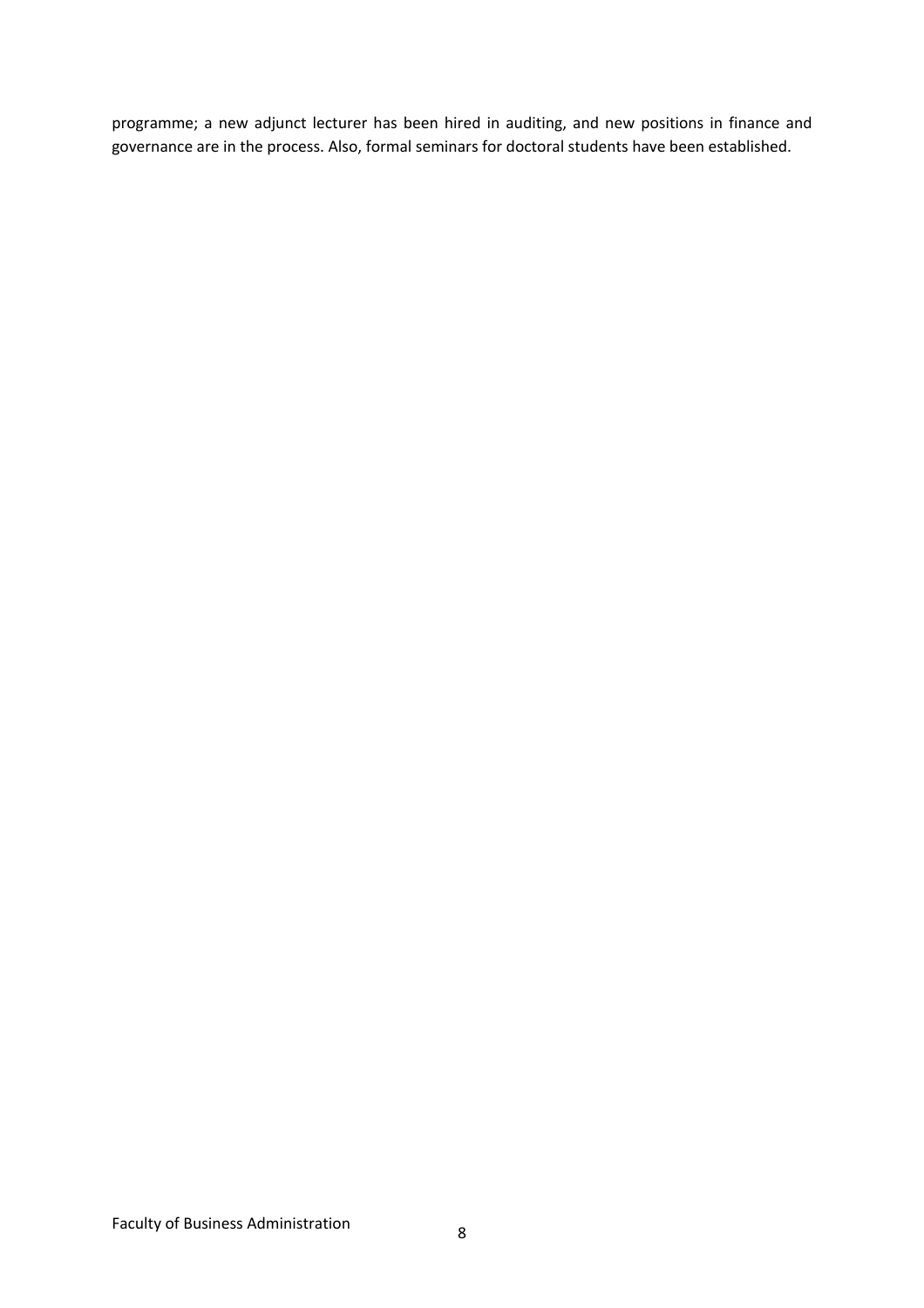#### **Appendix 1. Key Figures.**

| <b>Name of Study Programme</b>                                   | $\overline{\text{Cycle}^1}$ | <b>Degree</b> | <b>Credits (ECTS)</b> |
|------------------------------------------------------------------|-----------------------------|---------------|-----------------------|
| <b>VID272 Business Administration</b>                            | 1.1                         | Minor         | 60                    |
| <b>VID264 Business Administration</b>                            | 1.2                         | <b>BS</b>     | 180                   |
| <b>VID262 Business Administration, Part-</b><br>time Studies PTS | 1.2                         | <b>BS</b>     | 180                   |
| <b>RES434 Accounting and Auditing</b>                            | 2.2                         | M.Acc.        | 90                    |
| <b>RES441 Accounting and Auditing</b>                            | 2.2                         | M.Acc.        | 120                   |
| <b>VIĐ441 Business Administration</b>                            | 2.2                         | <b>MS</b>     | 120                   |
| <b>FMF441 Business Finance</b>                                   | 2.2                         | <b>MS</b>     | 120                   |
| <b>MAU441 Human Resource</b><br>Management                       | 2.2                         | <b>MS</b>     | 120                   |
| NSV441 Innovation and<br>Entrepreneurship                        | 2.2                         | <b>MS</b>     | 120                   |
| <b>MAV441 Marketing and International</b><br><b>Business</b>     | 2.2                         | <b>MS</b>     | 120                   |
| <b>VST441 Project Management</b>                                 | 2.2                         | <b>MS</b>     | 120                   |
| <b>PST441 Service Management</b>                                 | 2.2                         | MS            | 120                   |
| <b>SSM441 Strategic Management</b>                               | 2.2                         | <b>MS</b>     | 120                   |
| <b>VID561 Business Administration</b>                            | 3                           | <b>PhD</b>    | 180                   |

#### **Table 1. Overview of present Study Programmes within the Faculty**

<sup>1</sup> See National Qualification Framework for Higher Education No. 530/2011.

**Table 2. Faculty members, number (No.) and full time-equivalent (FTE) as of 1 June 2018, and sessional teachers in 2017.**

|                             | Male |       | Female |       | <b>Total</b> |       |
|-----------------------------|------|-------|--------|-------|--------------|-------|
|                             | No.  | FTE.  | No.    | FTE.  | No.          | FTE.  |
| Professors                  | 4    | 3.35  | 0      | 0.00  | 4            | 3.35  |
| <b>Associate Professors</b> | 7    | 7.00  | 4      | 4.00  | 11           | 11.00 |
| <b>Assistant Professors</b> | 11   | 8.70  | 6      | 5.65  | 17           | 14.35 |
| <b>Adjunct Lectures</b>     | 4    | 3.50  | 4      | 3.20  | 8            | 6.70  |
| Total                       | 26   | 22.55 | 14     | 12.85 | 40           | 35.40 |
| Sessional teachers          | 39   | 8.19  | 21     | 2.94  | 60           | 11.13 |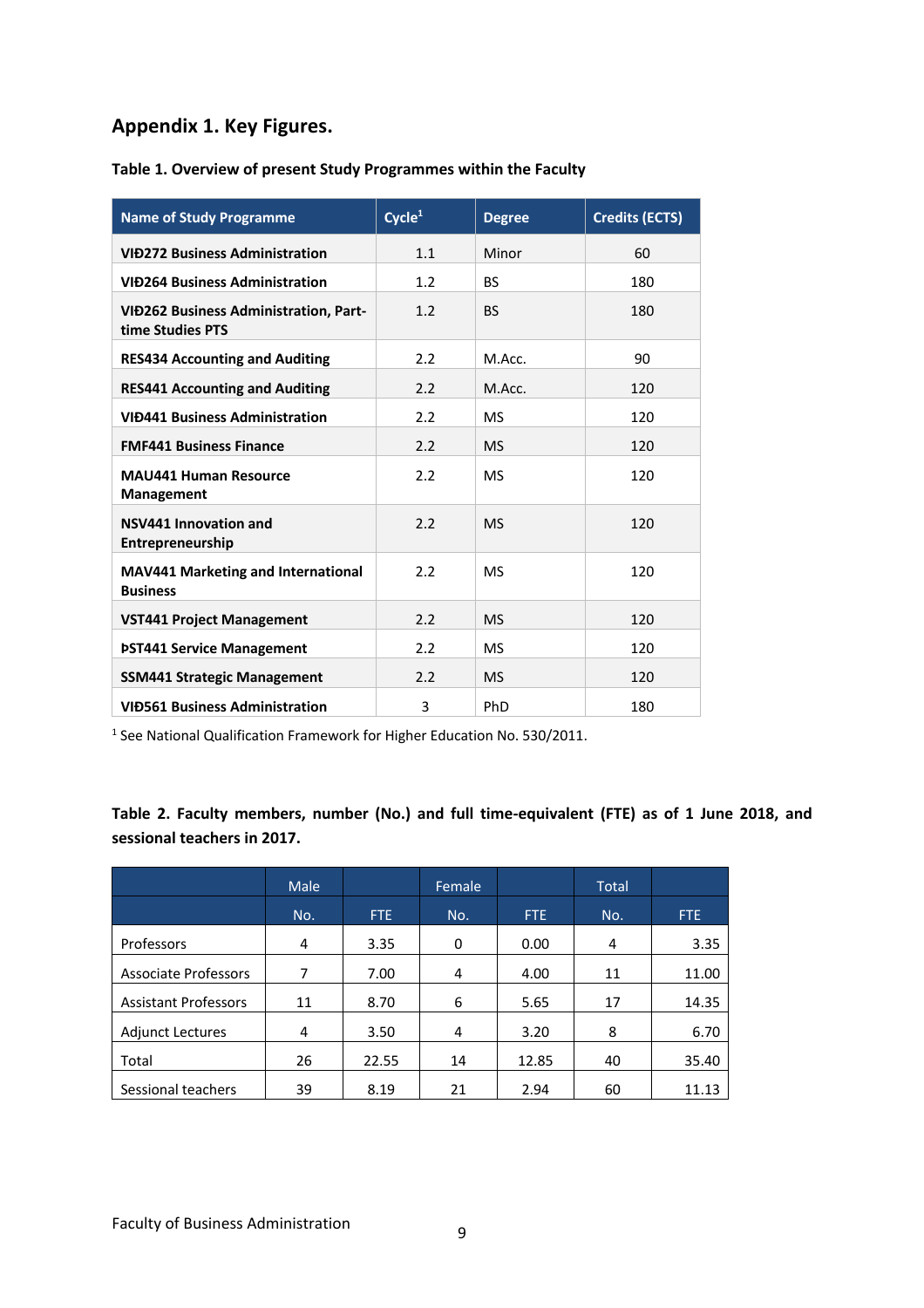**Table 3. Total number of students, number of entrants, retention rate for first year, number of graduates and graduation rate (4-year mean).**

| Programme                                                            |                          | <b>No. of students</b>           |                          | No. of<br>entrants <sup>3</sup> | <b>Retention</b><br>rate | No. of<br>graduates      | <b>Completion</b><br>rate <sup>4</sup> |
|----------------------------------------------------------------------|--------------------------|----------------------------------|--------------------------|---------------------------------|--------------------------|--------------------------|----------------------------------------|
|                                                                      | <b>Total</b><br>no.      | <b>Full</b><br>time <sup>1</sup> | Part<br>time $2$         |                                 |                          |                          |                                        |
| <b>VIĐ264 Business</b><br><b>Administration, 180</b>                 | 716                      | 459                              | 195                      | 238                             | 58                       | 126                      | 73                                     |
| <b>VIĐ262 Part Time</b><br><b>Studies PTS</b>                        | 110                      | $\overline{4}$                   | 68                       | 25                              | 28                       | $\overline{\phantom{0}}$ | $\overline{\phantom{0}}$               |
| <b>RES434 Accounting and</b><br>Auditing, 90                         | 103                      | 31                               | 27                       | 22                              | 88                       | 25                       |                                        |
| <b>RES441 Accounting and</b><br>Auditing, 120                        | $\overline{7}$           | 3                                | $\overline{2}$           | $\overline{2}$                  | 70                       | 0.8                      | 100                                    |
| <b>VIĐ441 Business</b><br><b>Administration, 120</b>                 | 26                       | 4                                | 11                       | 5                               | 52                       | 6                        | 66                                     |
| <b>FMF441 Business</b><br>Finance, 120                               | 53                       | 8                                | 27                       | 14                              | 49                       | 12                       | 46                                     |
| MAU441 Human<br><b>Resource Management,</b><br>120                   | 125                      | 44                               | 32                       | 45                              | 49                       | 40                       | 71                                     |
| <b>NSV441 Innovation and</b><br>Entrepreneurship, 120                | 16                       | 10                               | $\overline{4}$           | 9                               | 43                       | 3                        | 100                                    |
| <b>MAV441 Marketing and</b><br><b>International Business,</b><br>120 | 72                       | 26                               | 23                       | 24                              | 43                       | 27                       | 79                                     |
| <b>VST441 Project</b><br>Management, 120                             | 59                       | 26                               | 24                       | 36                              | $\qquad \qquad -$        | $\overline{\phantom{a}}$ | $\qquad \qquad -$                      |
| <b>ÞST441 Service</b><br>Management, 120                             | $\overline{\phantom{a}}$ | $\blacksquare$                   | $\blacksquare$           | $\blacksquare$                  |                          |                          | ٠                                      |
| <b>SSM441 Strategic</b><br>Management, 120                           | 72                       | 20                               | 34                       | 27                              | 49                       | 17                       | 69                                     |
| <b>VIĐ561 Doctoral studies</b>                                       | 11                       | 7                                | $\overline{\phantom{0}}$ | 1.8                             | $\overline{\phantom{0}}$ | 0.5                      | 100                                    |

 $1$  > 22.5 ECTS completed. For PhD students > 1 ECTS completed.

<sup>2</sup> 1-22 ECTS completed.

<sup>3</sup> For all programmes except PhD, no. of students completing at least one examination in first term.

<sup>4</sup> 2-year rate for diploma, 4-year rate for BA/BS, 3-year rate for MA/MS, 5-year rate for PhD.

**Table 4. Research output of Faculty members, based on the Evaluation System for the Public Universities in Iceland, expressed by mean research points (A) and research points from peerreviewed publications (B).**

|            |      | 2014 |      | 2015 |      | 2016 |                | 2017 | Mean |      |
|------------|------|------|------|------|------|------|----------------|------|------|------|
|            | A    | B    | A    | B    | A    | B    | $\overline{A}$ | B    | A    | B    |
| Faculty    | 29.1 | 13.5 | 25.7 | 13.0 | 21.6 | 12.4 | 24.3           | 14.2 | 25.2 | 13.3 |
| School     | 35.0 | 20.6 | 33.0 | 19.9 | 33.9 | 23.0 | 30.1           | 19.2 | 33.0 | 20.7 |
| University | 32.8 | 21.4 | 32.0 | 20.9 | 31.4 | 21.0 | 29.6           | 19.4 | 31.5 | 20.7 |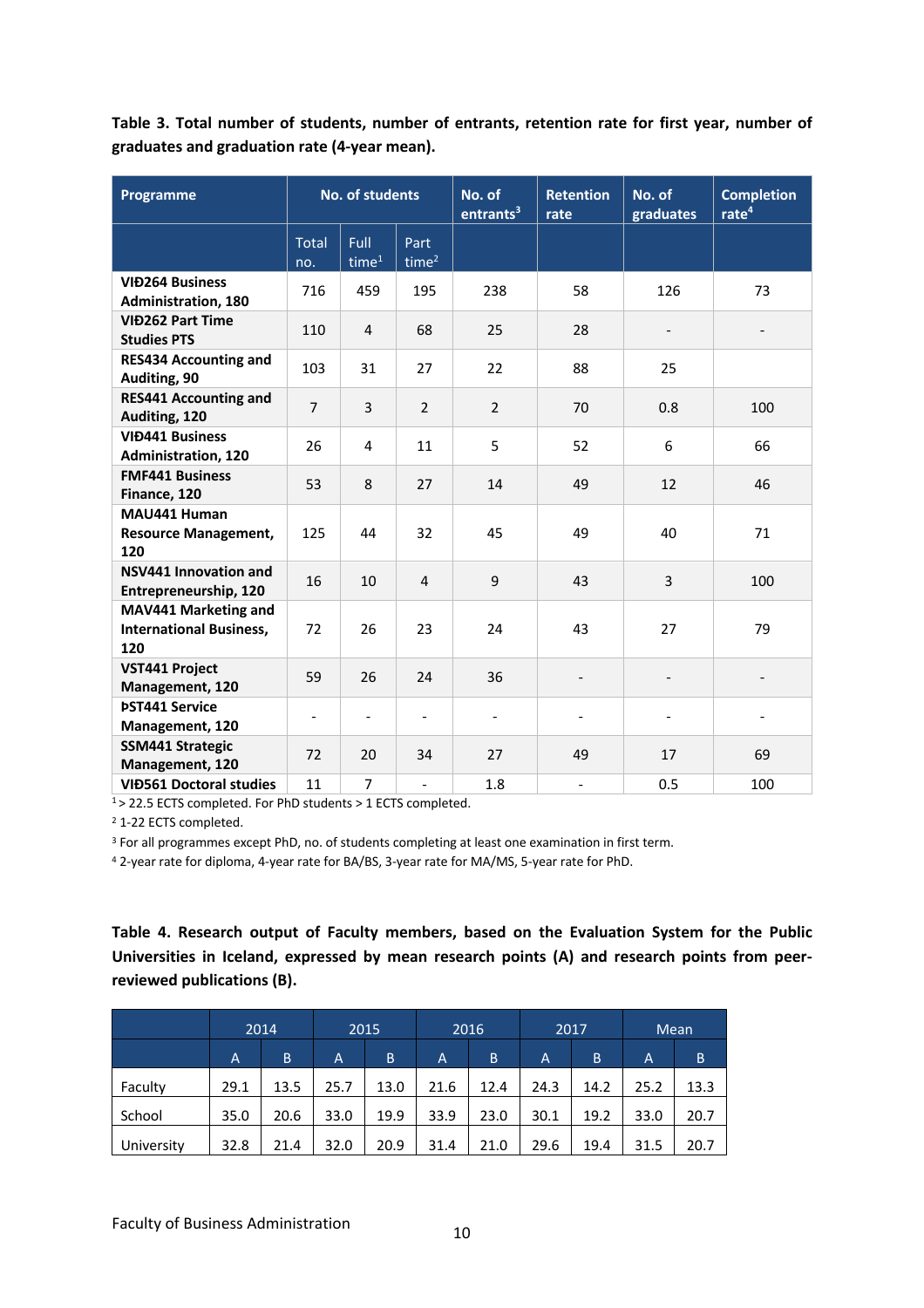### **Appendix 2. Action Plan for Teaching and Learning and Management of Research in QEF2**

| <b>Actions</b> | <b>How</b> |  | Deadlines Responsible<br><b>party</b> |  |
|----------------|------------|--|---------------------------------------|--|
|----------------|------------|--|---------------------------------------|--|

#### **1. FACULTY LEVEL**

| $\mathbf{1}$ | Get external view on the<br>study programmes     | Seek consulting from<br><b>Faculty Council</b>                                                                                                             | Spring 2019<br>and<br>onwards | Undergraduate,<br>master's, and doctoral<br>study committees,<br>Head of Faculty |
|--------------|--------------------------------------------------|------------------------------------------------------------------------------------------------------------------------------------------------------------|-------------------------------|----------------------------------------------------------------------------------|
| 2            | Increase co-operation on<br>research             | Create formal research<br>groups in order to<br>apply for funding,<br>conduct research, and<br>enhance the research<br>environment of<br>doctoral students | 2019                          | Head of Faculty                                                                  |
| 3            | Increase co-operation in<br>teaching             | Encourage teachers to<br>teach courses together                                                                                                            | 2019                          | Undergraduate,<br>master's, and doctoral<br>study committees,<br>Head of Faculty |
| 4            | Increase efforts to get more<br>external funding | Consultation with<br>experienced<br>researchers,<br>collaboration with the<br>Head of Research in<br>the School of Social<br><b>Sciences</b>               | Spring 2019<br>and<br>onwards | Head of Faculty                                                                  |

#### **2. STUDY PROGRAMMES**

#### **2.1 Undergraduate Studies**

| 1 | Smaller groups of students                                             | The department must<br>find ways to break up<br>large groups of first-<br>year students, e.g., in<br><b>Mathematics</b> | 2020 and<br>ongoing | Head of Faculty            |
|---|------------------------------------------------------------------------|-------------------------------------------------------------------------------------------------------------------------|---------------------|----------------------------|
| 2 | Improve the teaching<br>quality in large<br>undergraduate classes      | Consider dividing up<br>classes; consider<br>flipped classroom,<br>online teaching<br>assistance                        | 2019                | Head of Faculty            |
| 3 | Improve the teaching<br>quality in first-year<br>undergraduate classes | Most experienced<br>teachers and<br>researchers teach<br>courses                                                        | 2019 and<br>onward  | Head of Faculty            |
| 4 | Exams                                                                  | Make sure no course<br>has 100% final exam                                                                              | 2019                | Head of Faculty            |
| 5 | Syllabuses are viewable<br>before the semester starts                  | Teachers hand in their<br>syllabus at least 4<br>weeks before the<br>teaching starts.                                   | 2019<br>onward      | Undergraduate<br>committee |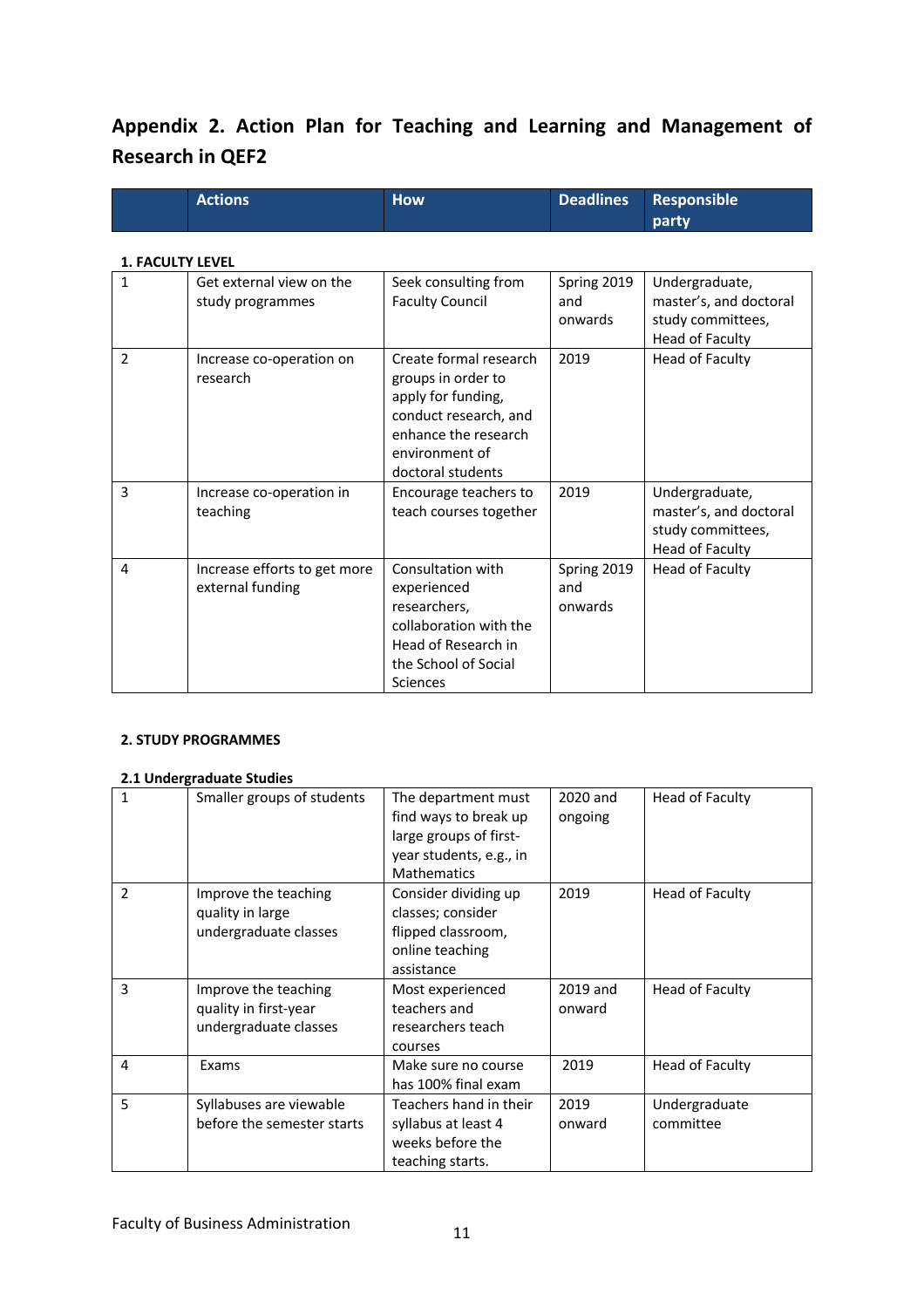| 6              | Course workload is<br>insufficiently coordinated | Review syllabus before<br>each semester                                                                            | 2019<br>onward | Individual teachers and<br>undergraduate study<br>committee |
|----------------|--------------------------------------------------|--------------------------------------------------------------------------------------------------------------------|----------------|-------------------------------------------------------------|
| $\overline{7}$ | Methodology                                      | Increase number of<br>courses in<br>methodology, add a<br>mixed-method course<br>to the undergraduate<br>programme | 2019           | Undergraduate<br>committee and Faculty<br>meeting           |
| 8              | Increase collaboration in<br>teaching            | Teachers form groups<br>around courses                                                                             | 2020           | Head of Faculty                                             |
| 9              | Practical training of<br>students                | Students get training in<br>Excel                                                                                  | 2020           | Undergraduate<br>committee and Faculty<br>meeting           |
| 10             | Student surveys                                  | Regular meetings with<br>student<br>representatives                                                                | 2019<br>onward | Head of Faculty                                             |
| 11             | Set policy regarding<br>teaching hours           | Implement regulations                                                                                              | 2020           | Head of Faculty, Faculty<br>meeting                         |

#### **2.2 Master's Studies**

|                | Increase the number of<br>master's theses finished                                            | Introduce measures,<br>such as courses in<br>research design and<br>writing               | 2019             | Head of Faculty and<br>Master's study<br>committee |
|----------------|-----------------------------------------------------------------------------------------------|-------------------------------------------------------------------------------------------|------------------|----------------------------------------------------|
| $\mathfrak{p}$ | Increase teaching on<br>governance, corporate<br>social responsibility and<br>business ethics | Introduce new courses<br>in the Master's<br>programme                                     | 2019             | Master's study<br>committee, Head of<br>Faculty    |
| 3              | Revise the structure of the<br>new modular system                                             | Increase specialisation<br>of the programmes and<br>make it easier to<br>choose electives | 2019,<br>ongoing | Master's study<br>committee, Head of<br>Faculty    |
| 4              | Teaching diversity                                                                            | Analyse teaching<br>diversity and consider<br>measures to increase it                     | 2019             | Master's study<br>committee, Head of<br>Faculty    |

#### **2.3 PhD Studies**

| Ch. 2.3.1     | <b>Students</b>                                                                                              |                                                                                                                         |           |                                                                     |
|---------------|--------------------------------------------------------------------------------------------------------------|-------------------------------------------------------------------------------------------------------------------------|-----------|---------------------------------------------------------------------|
| 1             | Set up clearer lines of<br>communication between<br>the doctoral study<br>committee and doctoral<br>students | Use existing channels<br>(e-mail, web, social<br>media, verbal<br>interaction) more<br>efficiently and<br>consistently. | 1.1.2019  | Doctoral studies<br>committee                                       |
| $\mathfrak z$ | Set up faculty doctoral<br>student association                                                               |                                                                                                                         | 1.2.2019  | Students, with faculty<br>support                                   |
| 3             | Provide training in using<br>databases                                                                       | Workshops                                                                                                               | Annual    | Doctoral studies<br>committee<br>commissions from<br>outside source |
| 4             | Improve orientation for<br>new students                                                                      | Collect information<br>from different sources                                                                           | 2019      | Doctoral committee                                                  |
| 5             | Formalize the process of<br>evaluating students' work in<br>written form                                     | Consult teachers on<br>using rubrics                                                                                    | June 2019 | Head of Faculty                                                     |